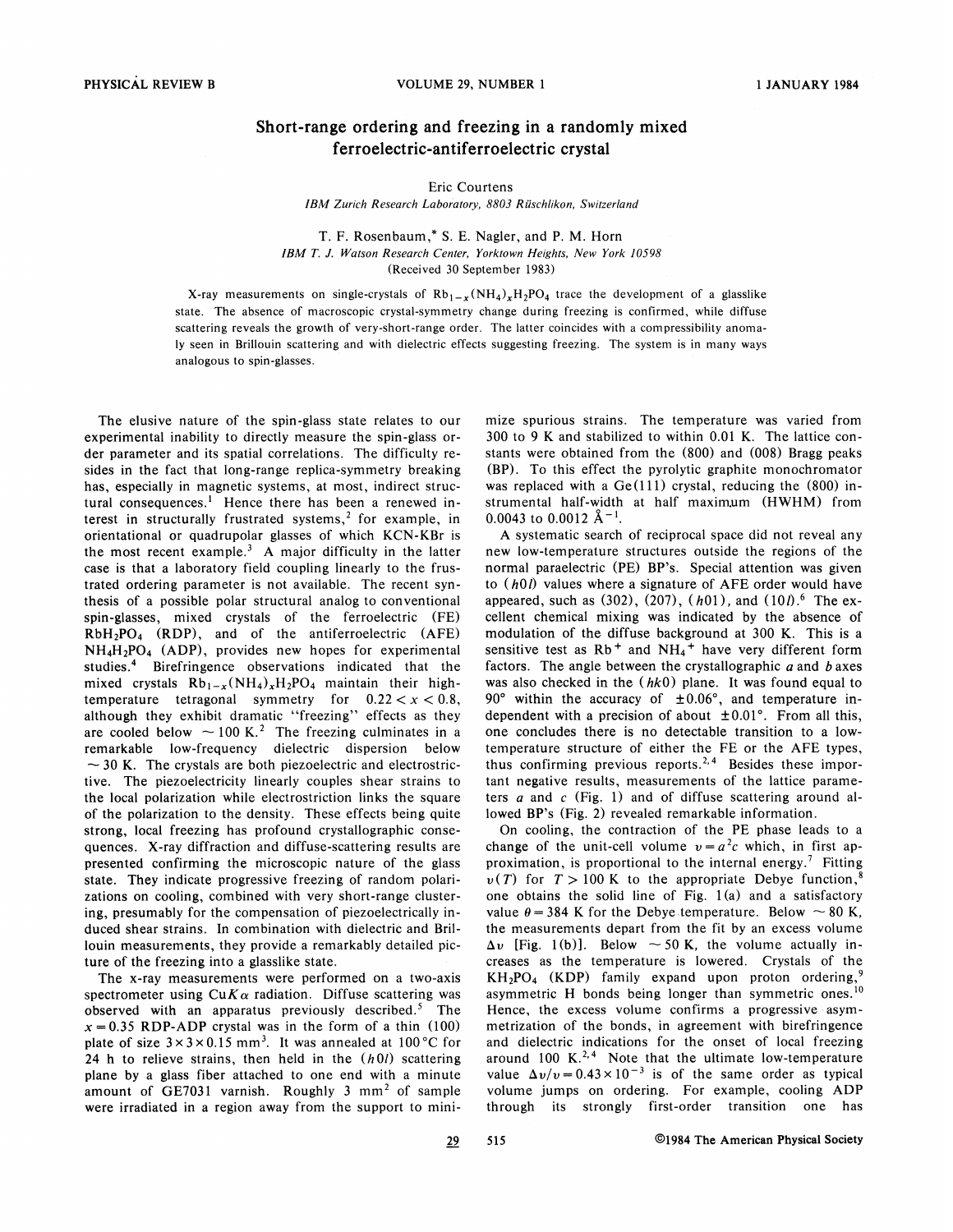420

756-

7.54

416



 $(d)$ 

7.32



FIG, 1. X-ray diffraction results on cell volume (a) and lattice parameters (c) and (d). The solid lines are fits to the Debye internal energy. The deviation between measurement and fit in (a) is expanded in (b).

l l I I I I l I I I 50 150 250 50 150 250 TEMPERATURE (K)

 $(c)$ 

 $\Delta v/v = 2.7 \times 10^{-3}$ , <sup>11</sup> while for KDP  $\Delta v/v = 0.6 \times 10^{-3}$ , <sup>12</sup> Similarly, the lattice parameters  $a$  and  $c$  are expected to exhibit a temperature variation approximately proportional to the internal energy. However, as the  $c/a$  ratio is also temperature dependent, the proportionality is less quantitative. This is seen in Figs.  $1(c)-1(d)$ , where best Debye fits of the points  $T > 110$  K with  $\theta = 384$  K are shown. Below  $\sim 100$  K, a departure from the Debye fit is evident, with final low-temperature deviations  $\Delta a/a = 5 \times 10^{-3}$  and  $\Delta c/c = -8 \times 10^{-3}$ . A large positive  $\Delta a/a$  and a large negative  $\Delta c/c$  are specific to the NH<sub>4</sub><sup>+</sup>-substituted KDP crystals at their ordering transitions.<sup>9</sup> Microscopically this is related with the specific H bond of the  $NH_4^+$  ions.  $6,10$  One infers that  $NH_4^+$  ions do progressively freeze below  $\sim$  100 K, although without acquiring an appreciable APE short-range order that would produce diffuse scattering peaks for  $h + k + l$  odd. This freezing is also confirmed by recent<br>NMR proton spin-lattice-relaxation measurements.<sup>13</sup> NMR proton spin-lattice-relaxation measurements.<sup>13</sup>

Diffuse-scattering equal-intensity contours taken near the (204) reflection at 20 K have an  $h/l$  aspect ratio of  $\sim 2/1$ . The elongation along  $h$  recalls the shape typical of ferroelectric fluctuations.<sup>14</sup> Furthermore, broad satellites occur in  $h$ scans (Fig. 2). These have been found in the wings of several PE BP's, in particular, (204), (404), and possibly (202) in decreasing order of intensity. Their shifts from the corresponding BP is one-quarter reciprocal-lattice parameter independently of  $(h0l)$  and T. Their intensity grows approximately together with the volume anomaly  $\Delta v$  of Fig. 1(b), but remains weak. In Fig. 2, the BP is higher than  $10<sup>7</sup>$ counts/800 K monitor and its instrumental limited HWHM counts/800 K monitor and its instrumental limited  $HWHM$ <br>is  $\sim$  0.003 units of h. The largest integrated satellite intensity observed was  $10^{-3}$  times that of the BP. Fitting the sa-

FIG. 2. Diffuse x-ray scattering along  $(h04)$ . The solid lines are fits as explained in the text.

tellites and the instrumental wing to Lorentzians, one obtains the solid lines of Fig. 2, and the inverse satellite width  $\xi$  plotted in Fig. 3.

Satellites occurring at fixed points of the Brillouin zone indicate a tendency towards a superstructure. As the elastic continuity of the lattice cannot accommodate purely random shears, the satellites are presumably related to a periodic alternation of shears piezoelectrically generated by quasirandomly frozen polarizations. This is consistent with the absence of well-resolved satellites in / scans, as the piezoelectric constant  $h_{14}$  is at least an order of magnitude smaller than  $h_{36}$  for all KDP-type phosphates, and as furthermore the polarization component  $P_3$  dominates for  $x = 0.35$ . Our results indicate a quasiperiodicity of four lattice distances. A  $(001)$  projection of a possible strain pattern is sketched in the inset of Fig. 3. With a random chemical distribution long-range order does, of course, not establish, as seen from the satellite width. The correlation length increases on cooling but saturates at a value of about two lattice parameters (Fig. 3).

X-fay measurements cannot decide whether the shortrange order is static or dynamic, but a quasistatic component seems likely for this random system. In this case, frozen glass clusters could extend over distances much beyond the correlation length of the ordered regions, and the appreciable long-range striction illustrated in Fig. 1 can be an important coupling mechanism. It is interesting to note that a peculiar polarization noise has been observed upon field cooling in the region  $T \sim 60$  to 40 K.<sup>2</sup> This corrresponds to the temperature region in which  $\Delta v$  is changing rapidly. To examine this region further we checked the stability condition <sup>15</sup>  $C = (C_{11} + C_{12})C_{33}$ <br>-2xC<sub>13</sub> > 0 using Brillouin scattering data. Measurements were performed with an A-ion laser operating on the 5145- $\AA$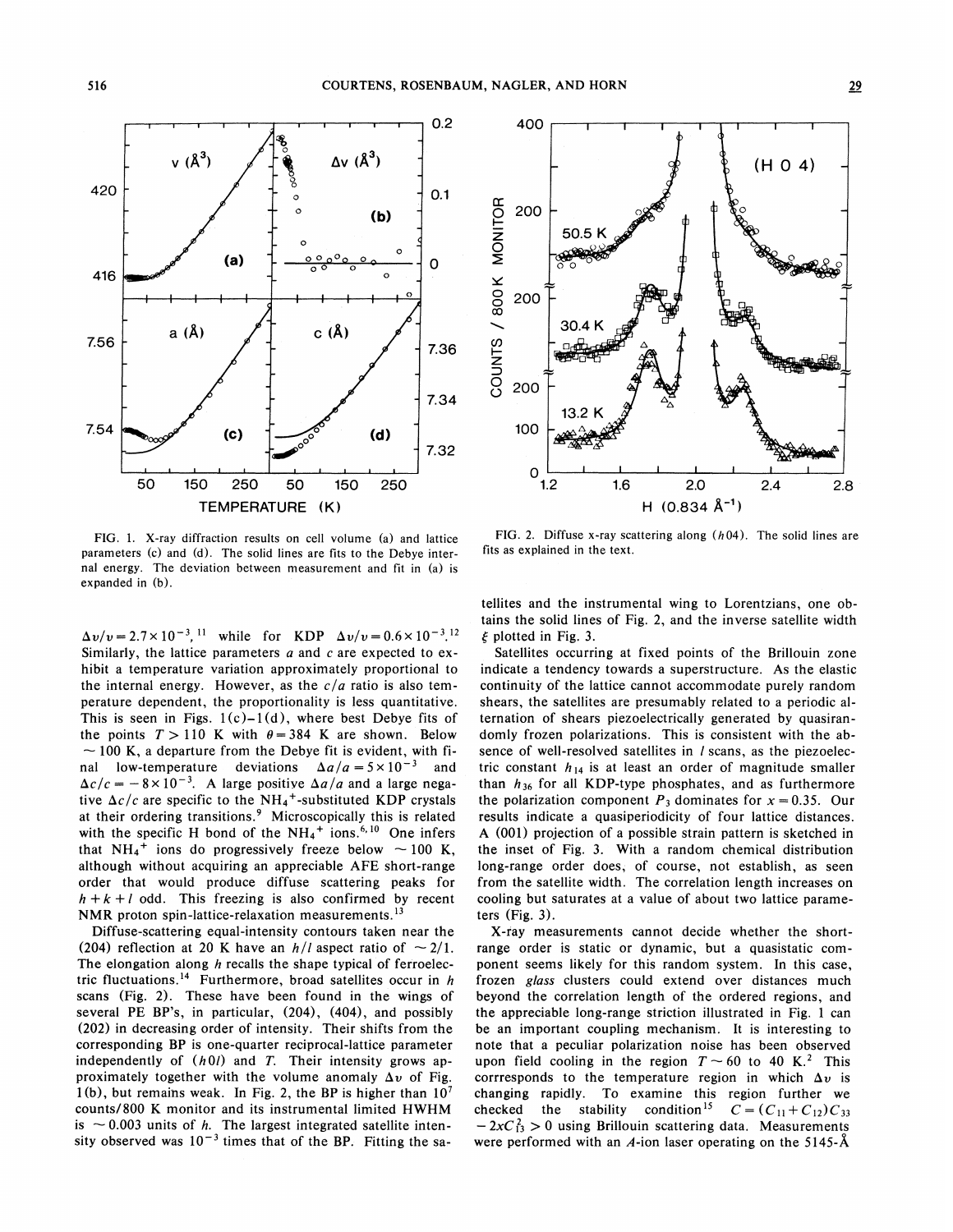

FIG. 3. Correlation length extracted from the satellites of Fig. 2. The error bars correspond to one standard deviation and the line is a guide to the eye which interestingly extrapolates to zero near the onset of freezing at  $\sim$  100 K. Inset: a possible strain pattern leading to satellites. The dots designate the undistorted configuration and the lines a distorted one.

line and in 90' scattering geometry. They were complemented by a determination of the  $T$  dependence of the refractive indices, so that all elastic constants  $C_{ij}$  could be extracted;<sup>16</sup> C is shown in Fig. 4. An appreciable softening in the region of rapid change in  $\Delta v$  is evident. Although there is no x-ray evidence for this, one cannot exclude that a bulk instability related to type 0 (Ref. 15) produces the polarization noise. The Brillouin measurement is microscopic, since it is performed at a finite  $q = 2 \times 10^5$  cm<sup>-1</sup> fixed by the scattering geometry. As type-0 elastic instabilities are strictly restricted to the zone center,  $17$  a further check at a truly macroscopic scale will be worthwhile.

We have obtained microscopic evidence for freezing and short-range ordering in RADP at  $x = 0.35$ . The occurrence of these effects at temperatures much above the onset of low-frequency susceptibility dispersion (  $\sim$  30 K) is reminis-



FIG. 4. Stability constant  $C$  as determined from Brillouin scattering measurements. The line is a guide to the eye.

cent of a recent neutron polarization analysis result on Cuent of a recent neutron polarization analysis result on Cu-<br>Mn.<sup>18</sup> Also, as in spin-glasses, one would expect a specificheat maximum in the region of rapid freezing ( $\sim$  50 to 70 K), and this was recently confirmed in a preliminary experi-<br>ment.<sup>19</sup> Although much work along the present line Although much work along the present line remains to be performed, such as the investigation of the  $x$ dependence, we now feel confident that mixed crystals of RADP provide in the field of structural transitions a valuable analog and alternative to the magnetic glasses. In view of the piezoelectric and strictive couplings in RADP, the study of this material offers new experimental possibilities and might also reveal rather novel aspects of the freezing into glass.

## ACKNOWLEDGMENTS

We would like to thank S. von Molnar for his preliminary specific-heat measurement, and G. Grinstein and E. Pytte for helpful discussions, as well as P. Bayer for his careful growth and cutting of the fragile single-crystal platelets. One of us (S.E.N.) was supported by a Natural Science and Engineering Research Council of Canada fellowship.

- 'Present address: The James Franck Institute, University of Chicago, Chicago, II. 60637.
- <sup>1</sup>For a recent review, see K. H. Fischer, Phys. Status Solidi (b)  $116$ , 357 (1983).
- <sup>2</sup>Eric Courtens, Helv. Phys. Acta  $56$ , 705 (1983).
- <sup>3</sup>J. M. Rowe, J. J. Rush, D. G. Hinks, and S. Susman, Phys. Rev. Lett. 43, 1158 (1979); A. Loidl, R. Feile, and K. Knorr, *ibid.* 48, 1263 (1982); S. Bhattacharya, S. R. Nagel, L. Fleishman, and S. Susman, ibid, 48, 1267 (1982).
- 4Eric Courtens, J. Phys. (Paris) Lett. 43, L199 (1982).
- 5T. F. Rosenbaum, S. E. Nagler, P. M. Horn, and R. Clarke, Phys. Rev. Lett. 50, 1791 (1983).
- <sup>6</sup>R. O. Keeling, Jr. and R. Pepinsky, Z. Kristallogr. Kristallgeom., Kristallphys., Kristallchem. 106, 236 (1955).
- <sup>7</sup>From the integration of  $d\rho/dT = \gamma C_v/B$ , where both the Grüneisen constant  $\gamma$  and the compressibility B are approximately constant.
- <sup>8</sup>C. Kittel, Introduction to Solid State Physics, 5th ed. (Wiley, New York, 1976), Eq. (31) on p. 137.
- <sup>9</sup>W. R. Cook, Jr., J. Appl. Phys. 38, 1637 (1967).
- $^{10}$ H. D. Megaw, *Ferroelectricity in Crystals* (Methuen, London, 1957), p. 45.
- $11$ A. A. Boiko and V. A. Golovnin, Kristallografiya 15, 186 (1970) [Sov. Phys. Crystallogr, 15, 153 (1970)].